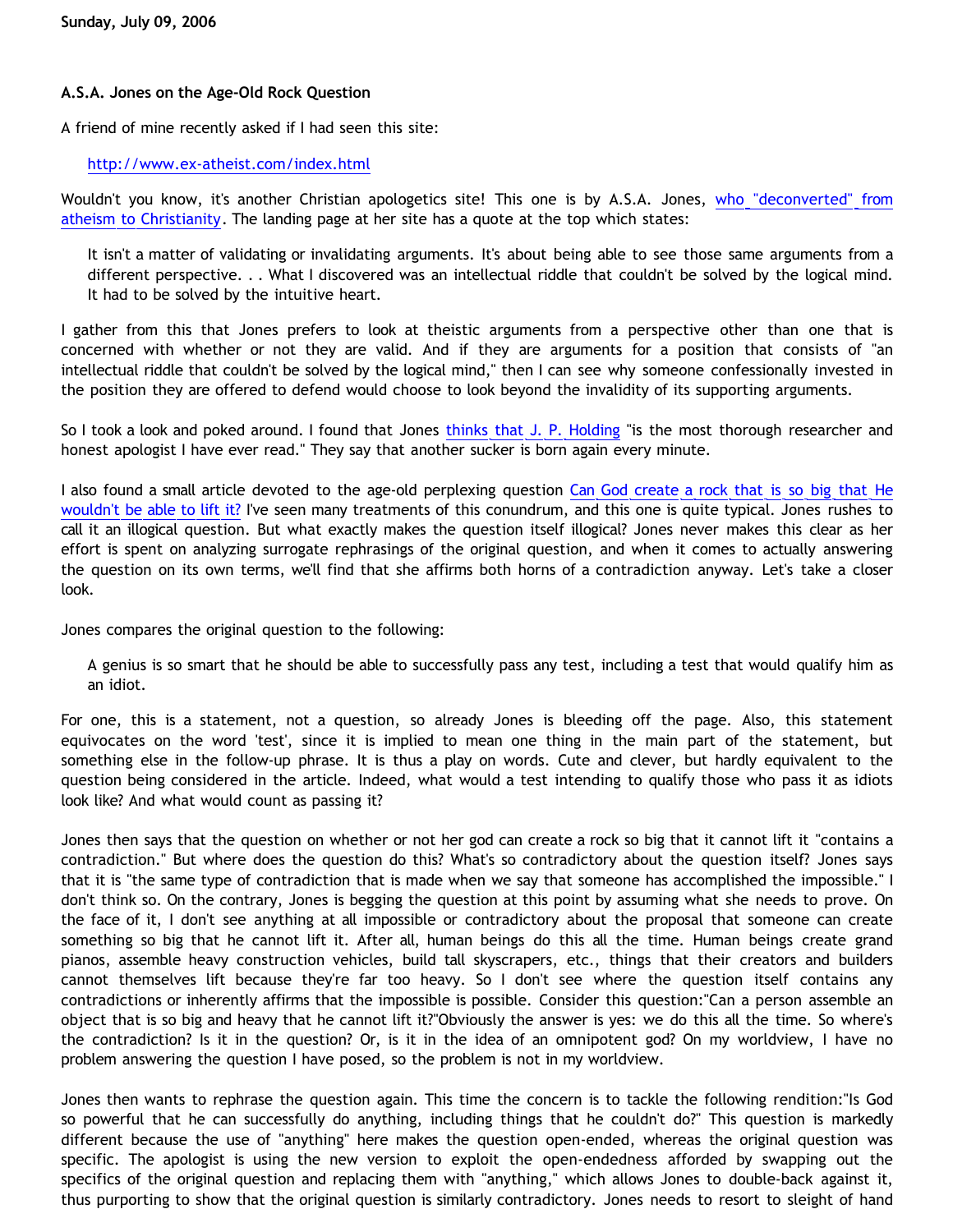to shore up the claim that the original question "contains a contradiction," even though we already saw that the original question itself is not inherently contradictory, for it is very possible for a personal agent to create something so big and heavy that he cannot lift it.

Jones then tentatively offers the answer "no," sticking with the safety of the tautological statement "God cannot do those things that God cannot do," which departs from all specificity that might tarnish the expedience hopefully gained with frequent rephrasings. After all, theists certainly don't want to take a stand that they will later regret. All of this is powered by having slipped into the imagination gear: "No matter how big a rock is created, God will always be able to move it. God is not powerful enough to compromise His own power."

But giving a definitive answer such as this is unsettling for god-believers, because they want their god to still come out on top. At this point, she is affirming a deficiency: her god is all-powerful lite - that is, really really powerful, not so powerful that it can create a rock so big that it cannot lift it. That's because any rock it creates, it will be able to lift it. This actually suggests that the dimension at which the rock would become too heavy for Jones' god to lift cannot be reached by its creative powers. It's not her god's lifting abilities that are deficient, but its ability to create a rock whose weight exceeds its lifting ability. Thus it remains possible to suppose that there might be a point at which a rock becomes too heavy even for Jones' god to lift, but its creative powers would never allow it to create something quite that big. Its creative powers thus have a limit: whatever it creates will still be within its ability to move, lift, toss around, juggle, etc. So, this is emotionally unsettling for the theist, because it exposes a limitation on her god that she finds intolerable. At this point, she's like a little kid who insists that her favorite superhero is invincible no matter what. And she'll ball up his fists to anyone who tries to challenge her beyond the limits of her own reasoning ability.

So Jones then says that it is possible to answer "yes" to the question after all! She says, however, that we need to "get beyond the deficiency of language in order to understand the concept behind the question" first. But what "deficiency of language" does she have in mind here? And what exactly is the "concept behind the question" that can be understood only if we "get beyond the deficiency of language"? This is all a set-up for toning down the meaning of "all powerful" (again), which is what Jones needs to do in order to finally address the question. A theist's claims about the powers of her god always come with an inexhaustible list of reservations. The term 'all powerful' now becomes "hyperbole," not intended to "be carried to hyper-literalism that renders it incomprehensible." Is this an admission that the statement "my god can do anything!" is really incomprehensible? That's what it sounds like to me at this point. Jones tones it way down to mean "the most powerful thing that can possibly exist." But what specifically "can possibly exist"? Such a question involves a lot of "presuppositions" - that is, prior assumptions which would factor into assessing what is possible. For the theist, she's drawing not only from subjective assumptions (since she's already granted primacy to the subject by affirming the existence of a god in the first place), but also off her own imagination (for everything she's talking about when she talks about what her god can do or has done is grounded in what she imagines, not in something she has witnessed firsthand). The question is thus reduced to a trivial thought experiment whose inputs are imaginary and whose outcome will inevitably be useless anyway.

At this point Jones summarily disarms herself:

Can the most powerful thing that can possibly exist create a rock so large that it could not lift it? Yes, it certainly could.

So what has Jones gained through this article? She answered the question both no and then yes, after calling it contradictory. Thus she's affirming two horns of a contradiction. She should have just done this in the first place instead of trying to provide an analysis which only succeeds in making her more confused than when she started.

However, at this point, Jones is still not entirely comfortable, for she wants to change the topic to questions about motivation: "we may ask why, and if, it would choose to do such a thing, it would still remain the most powerful thing that exists." This of course was not the original question, and it is not at all germane to whether or not a personal agent can create something so big that it cannot lift it. But the theist, always on the run from the light of reason that she cannot ever fully escape, needs to throw this out there in order to camouflage her commitment to a contradiction. One can think of many reasons why a personal agent might create something too big for it to lift it, but we must remember that when a man does this, he is not setting out with this outcome as an end in itself. Rather, this is simply one of many consequences of his efforts to meet his goals. When he builds a skyscraper, for instance, he's not building it so that he can say "Look! I created something too heavy for me to lift!"

When we get to goals and motivations, what goals and motivations could a god have? It has no needs, and anything it could possibly want (to the extent that it would even be sensible to say that it has any wants in the first place) could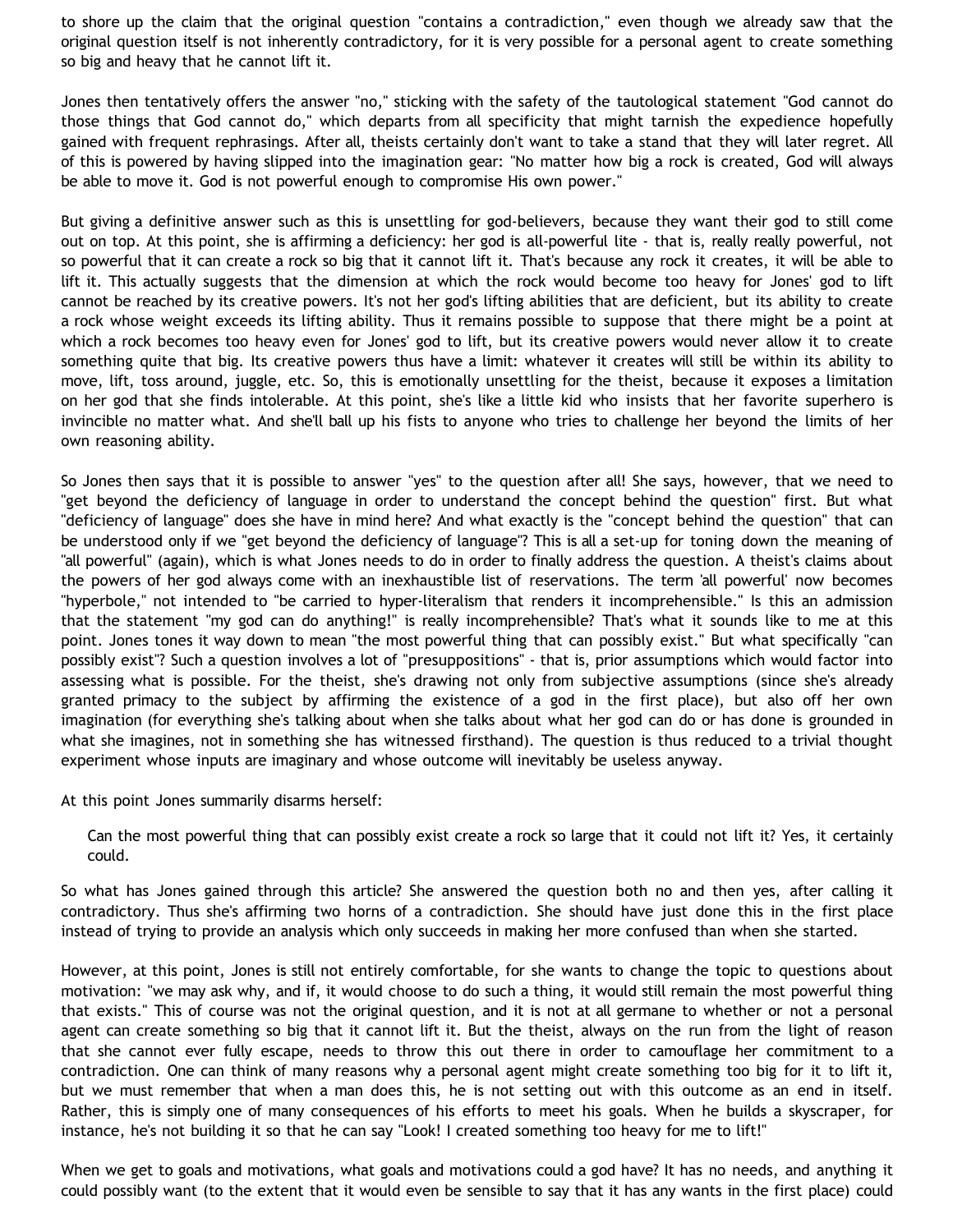be provided just by wishing for it. But of course, the Christian god is characterized as both angry and unchanging, which suggests that it must be eternally miserable anyway. So its wants could never be satisfied anyway.

Jones ends by giving a roundabout admission that her analysis up to this point is worthless, saying that she would "still prefer the answer, 'I can't give a smart answer to a dumb question'!" But then again, where did she establish that the question is dumb in the first place? Ah, that's right, her 7 year old daughter told him this.

Well, as you can probably tell, I'm not very impressed. In fact, if I were a theist, I'd point out that the question illicitly assumes that the Christian god is beholden to the effects of gravity. I would add to this that my god is so powerful that it can turn gravity on and off as it pleases, and be done with it. I don't think I've ever seen a Christian deal with the question in this manner, but I think this would be more appropriate given the magical powers they ascribe to their god. After all, gravity would simply be an effect of the cartoon universe it created. And what cartoonist is bound to the effects he puts into his cartoons? Blank out.

by Dawson Bethrick

*posted by Bahnsen Burner at [2:00 PM](http://bahnsenburner.blogspot.com/2006/07/asa-jones-on-age-old-rock-question.html)*

## **6 Comments:**

[Zachary Moore](http://www.blogger.com/profile/7564330) said...

One of the more amusing aspects of Christianity is its tendency to affirm both sides of a contradiction, and then unblinkingly call it a "mystery."

## [July 10, 2006 5:39 AM](http://bahnsenburner.blogspot.com/2006/07/115253517552377729)

[olly](http://www.blogger.com/profile/22598034) said...

Haha, I agree at Zach. But then I also disagree.

What a mystery!

At any rate, the rock debate is one of my all time favorite, because really the only retreat is into their faith, or into absurd re-defining, as you've shown. Well argued!

-olly

[July 11, 2006 3:32 PM](http://bahnsenburner.blogspot.com/2006/07/115265714714537700)

[Chris](http://www.blogger.com/profile/17796086) said...

Is it possible for a logician to formulate a conundrum that even he can't resolve?

Perhaps a better question would be, "Can God create a man who can deny the existence of God?"

Bravo! Quite impressive. Perhaps us Christians should just begin worshiping you. Clearly you qualify.

[July 11, 2006 9:09 PM](http://bahnsenburner.blogspot.com/2006/07/115267734780785170)

[Not Reformed](http://www.blogger.com/profile/8159639) said...

Nice 'gravity solution,' Dawson. :) I haven't heard that one before, and I felt kind of silly that I hadn't.

You've solved the ultimate problem of Christianity!

Oh wait...can you fix the 'problem of evil' now too?

[July 12, 2006 5:47 AM](http://bahnsenburner.blogspot.com/2006/07/115270843421858473)

[Bahnsen Burner](http://www.blogger.com/profile/7766918) said...